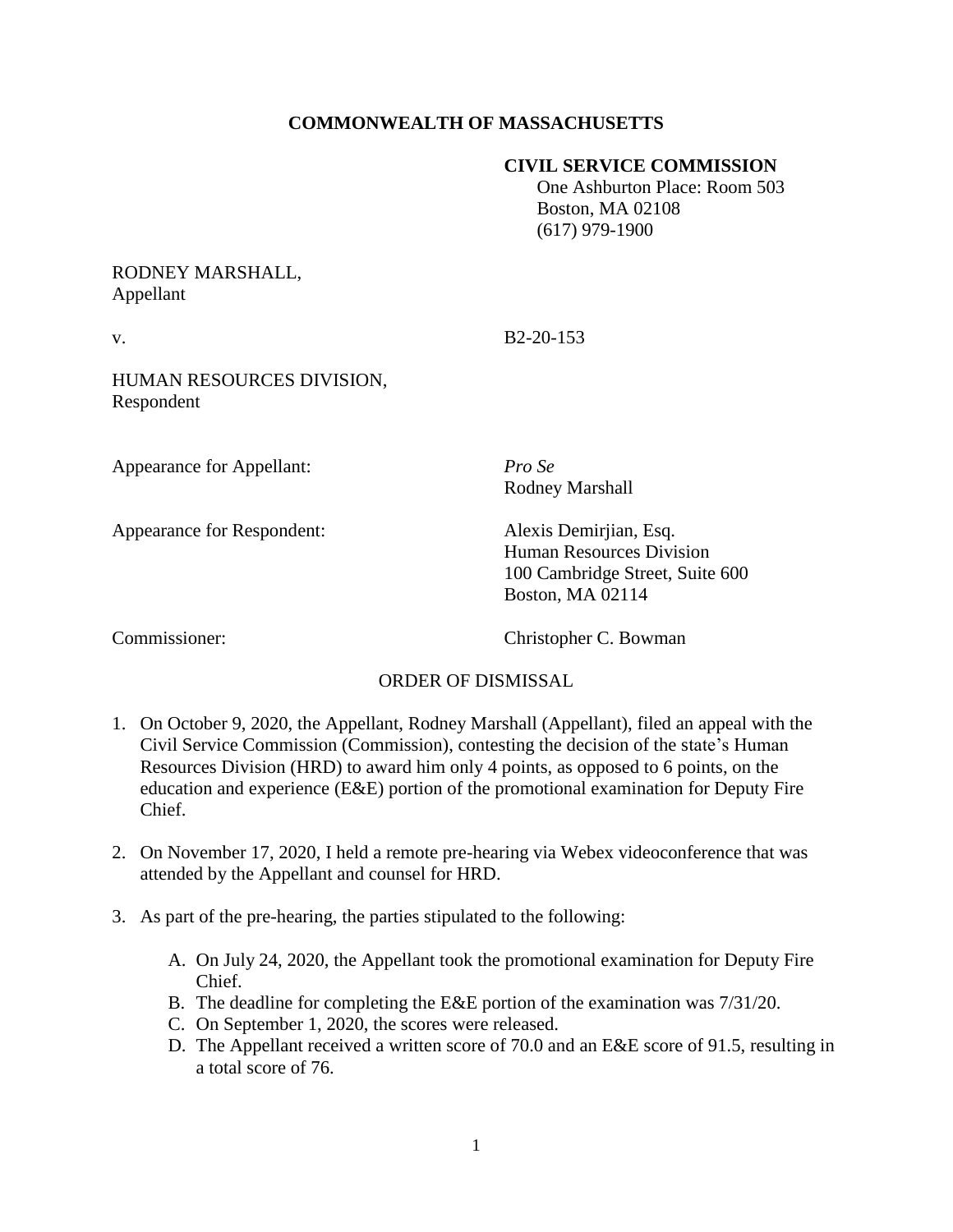- E. The Appellant filed an E&E appeal with HRD contesting HRD's decision to grant him only 4 points for his bachelor's degree, as opposed to 6 points. (The date of that appeal, and whether it not it was timely filed, was not known at the time of the prehearing conference.)
- F. On 9/23/20, HRD denied the Appellant's appeal.
- G. Also on 9/23/20, HRD established an eligible list for Boston Fire Department Deputy Fire Chief. The Appellant is ranked  $5<sup>th</sup>$ .
- H. On 10/9/20, within seventeen days of 9/23/20, the Appellant filed the instant appeal with the Commission.
- 4. As part of his written appeal, the Appellant stated that he had a bachelor's degree in accounting, which he had received 6 E&E points for in prior examinations.
- 5. Based on the information reviewed at the pre-hearing conference, it appears that the Appellant has a Bachelor of Science degree with a Concentration in Accounting from Boston College.
- 6. According to HRD, in order to receive 6 points here, the Appellant would need to have received a bachelor's degree in business administration.
- 7. At the time of the pre-hearing conference, it was unknown whether the addition of 2 points to the Appellant's E&E score would impact his total score and/or his standing on the eligible list (e.g. – would it move him into the fourth position on the eligible list, as opposed to fifth).
- 8. For all of the above reasons, the parties agreed to submit the following additional information after which the Commission would determine the procedural next steps of this appeal:
	- a. HRD was to provide information regarding when the Appellant filed his appeal with HRD and whether or not it was a timely appeal.
	- b. HRD was to provide information regarding whether the Appellant's score and/or rank on the eligible list would be impacted if the instant appeal were to be allowed.
	- c. HRD was to provide information regarding whether the Appellant previously received 6.0 points for his bachelor's degree and, if so, why he was only awarded 4.0 points for the same degree in this examination cycle.
	- d. The Appellant was to provide any relevant information regarding whether the School of Management at Boston College awards a bachelor's degree in business administration and/or whether Boston College distinguishes between a bachelor of science degree and a bachelor's degree in business administration.
- 9. On December  $8<sup>th</sup>$  and  $13<sup>th</sup>$ , 2020, the Appellant provided information which was not directly responsive to Paragraph 8d above.
- 10. On December 14, 2020, HRD provided information responsive to the Procedural Order stating:
	- i. The Appellant was awarded 6.0 points for his bachelor's degree in 2014 in error.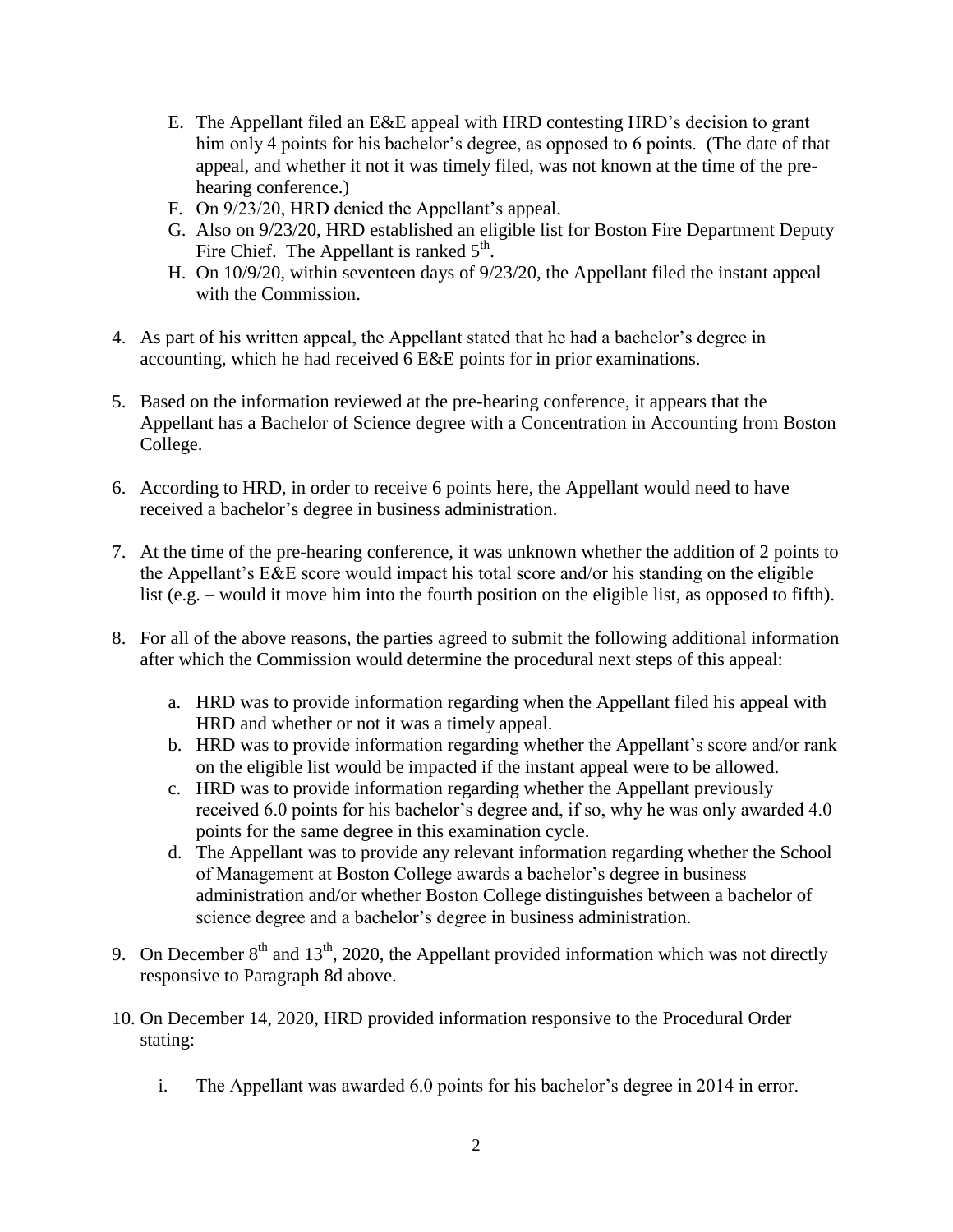- ii. The Appellant was awarded 4.0 points for his bachelor's degree in 2016 and he did not file an appeal.
- iii. In 2018, the Appellant was awarded 4.0 points for his bachelor's degree. He filed an appeal which HRD denied.
- iv. In 2020, the Appellant was awarded 4.0 points for his bachelor's degree and he filed a timely appeal with HRD, which was denied.
- 11. Also as part of the December  $14<sup>th</sup>$  response, HRD provided information indicating that the Appellant's score would not change if he were to be awarded 6.0 points.
- 12. In response, I asked HRD to verify whether, if the Appellant's score was broken down to the one-hundredth decimal point, which is the score used by the Boston Fire Department to break ties, awarding 6.0 points would place him above any other candidates (as opposed to receiving 4.0 points.)
- 13. Both HRD and the Boston Fire Department, after reviewing their records, confirmed that the Appellant's adjusted score would *not* place him above any candidates with a higher score, when broken down to the one-hundredth decimal point.

### *Applicable Civil Service Law*

G.L. c. 31, s. 2(b) authorizes the Commission to:

"Hear and decide appeals by a person aggrieved by any decision, action, or failure to act by HRD, except as limited by the provisions of section twenty four (24) relating to the grading of examinations; provided that no decision or action of the administrator shall be reversed or modified nor shall any action be ordered in the case of a failure of the administrator to act, except by an affirmative vote of at least three members of the Commission, and in each such case the Commission shall state in the minutes of its proceedings the specific reasons for its decisions.

No person shall be deemed to be aggrieved under the provisions of this section unless such person has made specific allegations in writing that a decision, action, or failure to act on the part of the administrator was in violation of this chapter, the rules or basic merit principles promulgated thereunder and said allegations shall show that such person's rights were abridged, denied, or prejudiced in such a manner as to cause *actual harm* to the person's employment status." (emphasis added)

 In Cataldo v. Human Resources Division, 23 MCSR 617 (2010), the Commission stated that " … under Massachusetts civil service laws and rules, HRD is vested with broad authority to determine the requirements for competitive civil service examinations, including the type and weight given as 'credit for such training and experience as of the time designated by HRD'".

### *Analysis*

 Based on the undisputed facts here, the Appellant is not an aggrieved person. Specifically, HRD's decision to grant him only 4 points, instead of 6, for his bachelor's degree, did not cause actual harm to his employment status; the Appellant's rank on the eligible list was not impacted